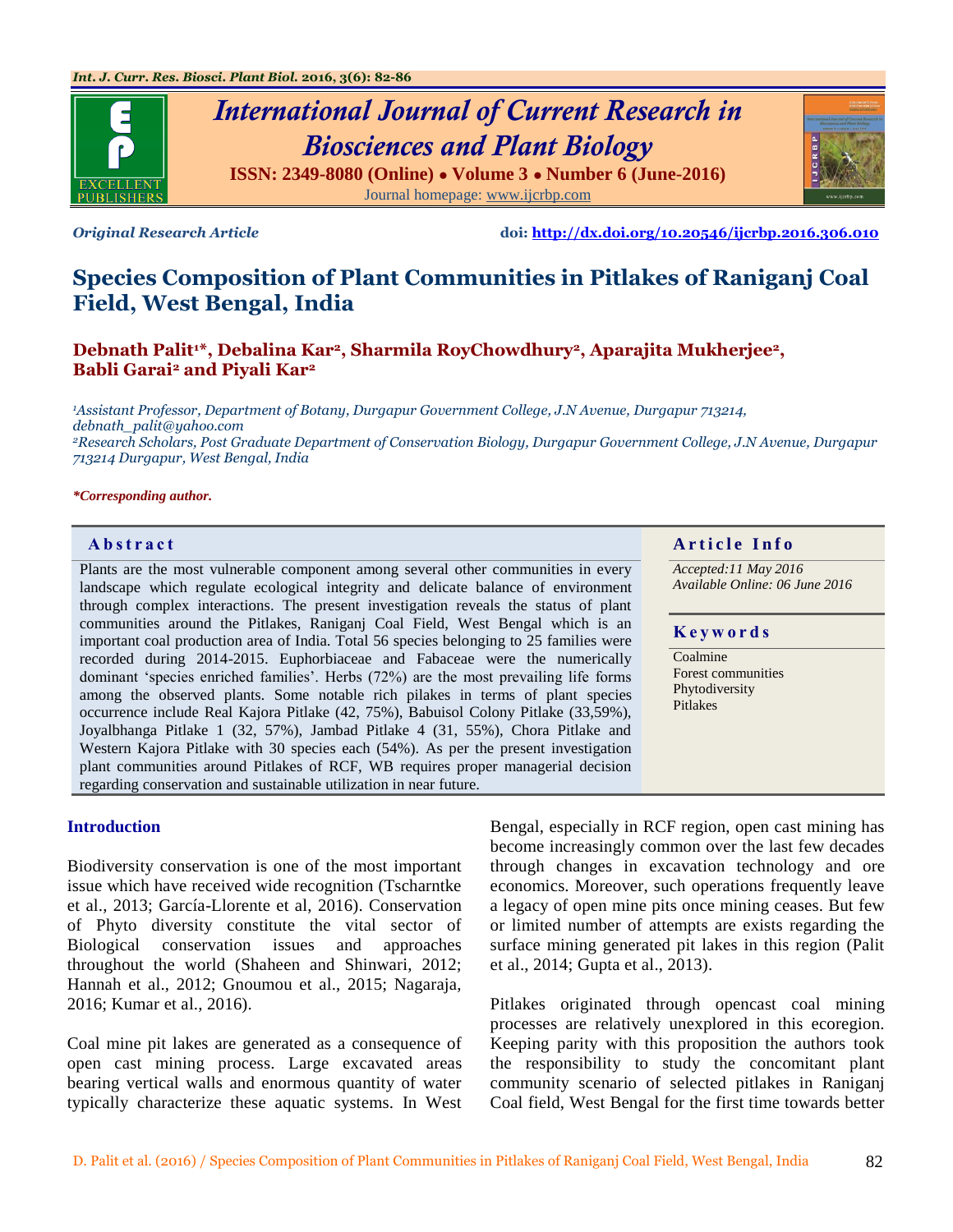management of these aquatic landscapes and key contribution towards biodiversity conservation. Specifically the objectives of the present study includes: a) assessment of the plant assemblage (inventory and occurrence of plant species) of Pitlakes in RCF region and b) to investigate dominance and area specific richness of plant communities in RCF Pitlakes.

#### **Materials and methods**

#### **Study site**

Raniganj Coalfield is the birth place of coal mining in the country. Area of Raniganj Coalfield is  $1530 \text{ Km}^{-2}$  spreading over Burdwan, Birbhum, Bankura and Purulia Districts in West Bengal and Dhanbad District in Jharkhand. Heart of Raniganj Coal Field (RCF) is, however, in Burdwan District bounded by Ajoy River in North and Damodar River in South. The preliminary survey on plants around the embankment of 10 selected RCF pitlakes was conducted during the period of 2014 to 2015 (Table 1).

Lake littoral zone, open water and embankment area of each pitlake was visually investigated followed by quadrat sampling for the assessment of concomitant plant composition using methodology adopted from Sutherland (2006).

**Table 1.** Description of study sites selected for analysis of plant community structure in RCF Pitlakes, West Bengal, India.

| Sl. No. | Name of the pitlakes              | <b>ECL</b> area | Latitude<br>(N) | Longitude<br>(E) | Age<br>(Years) | Depth (Feet) | <b>Elevation</b> (Meter) |
|---------|-----------------------------------|-----------------|-----------------|------------------|----------------|--------------|--------------------------|
| PLK01   | Chora Pitlake                     | Bankola         | 23.671003°      | 87.193449°       | 30             | 80           | 74.8                     |
| PLK02   | Joyalbhanga Pitlake 1             | Bankola         | 23.695180°      | 87.283187°       | 35             | 70           | 84                       |
| PLK03   | Jambad Pitlake 4                  | Kajora          | 23.644306°      | 87.172972°       | 60             | 120          | 93.7                     |
| PLK04   | Western Kajora Pitlake            | Kajora          | 23.602833°      | 87.14644°        | 40             | 40           | 78                       |
| PLK05   | <b>Atewal Pitlake</b>             | Kajora          | 23.60358°       | 87.162485°       | 40             | 60           | 83.2                     |
| PLK06   | Khadan Kali Pitlake               | Kajora          | 23.601608°      | 87.162325°       | 40             | 40           | 79.4                     |
| PLK07   | <b>Babuisol Sibmandir Pitlake</b> | Kajora          | 23.598221°      | 87.169349°       | 15             | 60           | 74.8                     |
| PLK08   | Real Kajora Pitlake               | Kajora          | 23.634638°      | 87.184646°       | 20             | 100          | 106.7                    |
| PLK09   | Chakrambati Pitlake               | Kajora          | 23.610083°      | 87.159056°       | 15             | 90           | 78.3                     |
| PLK10   | <b>Babuisol Colony Pitlake</b>    | Kajora          | 23.598917°      | 87.163389°       | 30             | 30           | 81.5                     |

#### **Results and discussion**

Pitlakes' floral assemblage observed during the study period is tabulated in Table 2. Total 56 species belonging to 25 families of frequent plant species dominating these pitlakes were observed constituting both terrestrial and aquatic vegetation. Euphorbiaceae and Fabaceae (10% each) were the most dominant family comprising 6 species each. Thirteen families were observed with only one species (Fig. 1). Herbs (72%) are the most prevailing life-forms among the studied plant communities (Fig. 2). Table 3 depicts the abundance status of different plant species in pilakes which reveals that the following decreasing pattern Real Kajora Pitlake (42, 75%), Babuisol Colony Pitlake (33,59%), Joyalbhanga Pitlake 1 (32, 57%), Jambad Pitlake 4 (31, 55%), Chora Pitlake and Western Kajora Pitlake with 30 species each (54%).

|  |  |  |  | Table 2. Composition of natural vegetation in pitlakes. |  |
|--|--|--|--|---------------------------------------------------------|--|
|--|--|--|--|---------------------------------------------------------|--|

| <b>SCO</b>      | <b>Plant species</b>                     | Family         | PLK01  | PLK02  | PLK0.  | K <sub>0</sub><br>$\mathbf{H}$ | K <sub>0</sub> S | PLK06  | PLK07                    | K08 | PLK09  | <b>KI0</b><br>ᄇ |   |
|-----------------|------------------------------------------|----------------|--------|--------|--------|--------------------------------|------------------|--------|--------------------------|-----|--------|-----------------|---|
| SP1             | Acacia nilotica (L.) Delile              | Fabaceae       |        |        | $^{+}$ | $^{+}$                         | $^{+}$           |        |                          |     | $^{+}$ | $^{+}$          |   |
| SP <sub>2</sub> | Achyranthes aspera L.                    | Amaranthaceae  | $^{+}$ |        |        |                                |                  |        |                          |     |        |                 | H |
| SP <sub>3</sub> | Alternanthera sessilis (L.) R.Br. ex DC. | Amaranthaceae  | $^{+}$ | $^{+}$ | $+$    | $^{+}$                         |                  |        |                          |     |        |                 | H |
| SP4             | Alternanthera tenella Colla              | Amaranthaceae  | -      | $^{+}$ | $+$    | $+$                            | $^{+}$           | $^{+}$ | $^{+}$                   |     |        |                 | H |
| SP5             | Amaranthus spinosus L.                   | Amaranthaceae  | $^{+}$ |        | $+$    | $+$                            |                  | $+$    | $+$                      |     |        |                 | H |
| SP <sub>6</sub> | Amaranthus viridis L.                    | Amaranthaceae  | $^{+}$ |        |        | $^{+}$                         |                  | $^{+}$ | $+$                      |     | $^{+}$ |                 | H |
| SP <sub>7</sub> | Andrographis echioides Nees              | Acanthaceae    |        |        | $+$    |                                |                  |        |                          |     | $^{+}$ |                 | H |
| SP <sub>8</sub> | Andrographis paniculata Nees             | Acanthaceae    | $^{+}$ | $^{+}$ | $+$    |                                |                  | $^{+}$ | $+$                      | $+$ | $+$    | $+$             | H |
| SP <sub>9</sub> | Argemone mexicana L.                     | Papaveraceae   | $^{+}$ | $^{+}$ | $+$    | $+$                            |                  | $+$    | $\overline{\phantom{0}}$ |     | $+$    |                 | H |
| SP10            | Azadirachta indica A.Juss.               | Meliaceae      | $^{+}$ | $^{+}$ | $+$    | $+$                            | $^{+}$           | $+$    | $+$                      |     | $^{+}$ |                 |   |
| SP11            | Boerhaavia elongata Brandegee            | Nyctaginaceae  | $^{+}$ |        |        |                                |                  |        |                          |     |        |                 | H |
| SP12            | Butea monosperma (Lam.) Taub.            | Fabaceae       |        |        |        |                                |                  |        | $^{+}$                   |     |        |                 |   |
| SP13            | Calotropis gigantea (L.) W.T.Aiton       | Asclepiadaceae | $^{+}$ | $^{+}$ | $+$    | $+$                            | $^{+}$           | $^{+}$ | $+$                      |     | $+$    | $+$             | S |
| SP14            | Cassia sophera L.                        | Fabaceae       |        |        |        |                                |                  |        |                          |     |        |                 |   |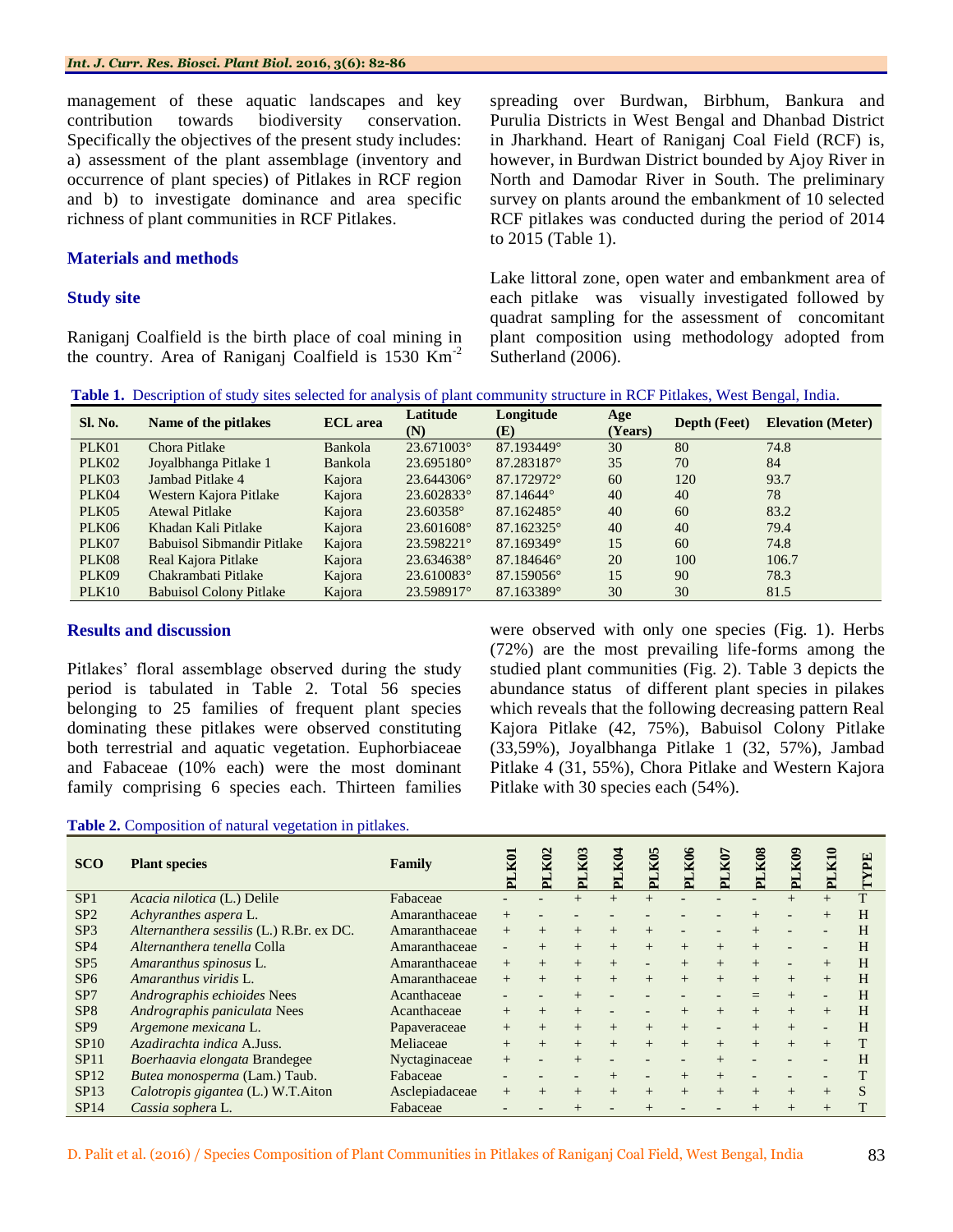| <b>SCO</b>  | <b>Plant species</b>                  | Family         | PLK01                    | PLK02                    | PLK03                    | PLK04          | PLK05                    | PLK06                    | PLK07                    | PLK08                    | PLK09                    | PLK10                    | TYPE                      |
|-------------|---------------------------------------|----------------|--------------------------|--------------------------|--------------------------|----------------|--------------------------|--------------------------|--------------------------|--------------------------|--------------------------|--------------------------|---------------------------|
| SP15        | Cassia tora L.                        | Fabaceae       | $\overline{+}$           | $\ddot{}$                | $^{+}$                   | $^{+}$         | $+$                      |                          | $^{+}$                   | $+$                      | $\Box$                   | $\ddot{}$                | H                         |
| SP16        | Cleome viscosa L.                     | Capparidaceae  | $+$                      | $+$                      | $\overline{a}$           |                |                          | $\overline{a}$           |                          | $+$                      | $\overline{a}$           | $\overline{a}$           | H                         |
| <b>SP17</b> | Clerodendrum viscosum Vent.           | Verbenaceae    |                          | $+$                      | $^{+}$                   | $\ddot{}$      |                          | $\ddot{}$                | $\ddot{}$                |                          | $^{+}$                   | $\overline{a}$           | H                         |
| <b>SP18</b> | Croton bonplandianus Baill.           | Euphorbiaceae  | $\overline{\phantom{a}}$ | $\ddot{}$                | $\overline{a}$           | $\overline{a}$ | $\overline{a}$           | $\ddot{}$                | $\overline{a}$           | $^{+}$                   | $\ddot{}$                | $+$                      | $\rm H$                   |
| SP19        | Cynodon dactylon (L.) Pers.           | Poaceae        | $+$                      | $+$                      | $+$                      | $^{+}$         | $\overline{a}$           | $\qquad \qquad +$        | $^{+}$                   | $+$                      | $+$                      | $+$                      | $\ensuremath{\mathbf{V}}$ |
| <b>SP20</b> | Cyperus rotundus L.                   | Cyperaceae     |                          |                          |                          | $\overline{a}$ | $^{+}$                   | $+$                      | $^{+}$                   | $+$                      | $\overline{a}$           | $+$                      | H                         |
| <b>SP21</b> | Dalbergia sissoo Roxb.                | Papilionaceae  | $^{+}$                   | $\overline{a}$           | $\overline{a}$           | $\overline{a}$ | $^{+}$                   | $^{+}$                   | $^{+}$                   | $+$                      | $\overline{a}$           | $\overline{\phantom{a}}$ | T                         |
| <b>SP22</b> | Datura metel L.                       | Solanaceae     | $\overline{\phantom{a}}$ | $+$                      | $\overline{\phantom{a}}$ | $+$            | $\overline{a}$           | $\overline{\phantom{a}}$ | $^{+}$                   | $+$                      | $+$                      | $+$                      | H                         |
| SP23        | Desmodium gangeticum (L.) DC.         | Fabaceae       | $\ddot{}$                | $+$                      | $^{+}$                   | $\overline{a}$ |                          |                          |                          |                          |                          | $\overline{\phantom{a}}$ | H                         |
| <b>SP24</b> | Eclipta alba (L.) Hassk.              | Asteraceae     | $^{+}$                   | $^{+}$                   | $\overline{\phantom{a}}$ | $^{+}$         | $+$                      | $\overline{a}$           | $^{+}$                   | $\overline{a}$           | $+$                      | $+$                      | H                         |
| <b>SP25</b> | Emblica officinalis Gaertn.           | Euphorbiaceae  | $\overline{\phantom{a}}$ | $\overline{\phantom{a}}$ | $\blacksquare$           | $+$            | $\overline{a}$           |                          | $\overline{\phantom{a}}$ | $\overline{\phantom{a}}$ | $\overline{a}$           | $\overline{\phantom{a}}$ | <sup>T</sup>              |
| SP26        | Eragrostis coarctata Stapf            | Poaceae        | $\overline{+}$           |                          | $^{+}$                   | $\overline{a}$ | $^{+}$                   | $+$                      |                          |                          | $^{+}$                   | $+$                      | H                         |
| <b>SP27</b> | Euphorbia hirta L.                    | Euphorbiaceae  | $\ddot{}$                |                          | $^{+}$                   | $^{+}$         | $\ddot{}$                | $\frac{1}{2}$            | $\overline{a}$           | $+$                      | $\ddot{}$                | $+$                      | H                         |
| <b>SP28</b> | Ficus cunea Steud.                    | Moraceae       | $\ddot{}$                | $+$                      | $\ddot{}$                | $^{+}$         | $^{+}$                   |                          | $+$                      | $+$                      | $\overline{a}$           | $\Box$                   | <sup>T</sup>              |
| SP29        | Hyptis suaveolens (L.) Poit.          | Lamiaceae      |                          |                          | $^{+}$                   | $+$            | $^{+}$                   | $+$                      |                          | $+$                      | $\overline{a}$           | $+$                      | H                         |
| <b>SP30</b> | Ipomoea maxima (L.f.) Sweet           | Convolvulaceae | $\overline{+}$           | $\overline{+}$           | $\frac{1}{2}$            | $\overline{a}$ | $\overline{a}$           | $+$                      | $\overline{a}$           | $\overline{a}$           | $\ddot{}$                | $+$                      | H                         |
| SP31        | Ipomoea pes-tigridis L.               | Convolvulaceae | $\frac{1}{2}$            | $\overline{\phantom{a}}$ | $+$                      | $+$            | $\overline{a}$           | $+$                      | $^{+}$                   | $\overline{a}$           | $\overline{a}$           | $\blacksquare$           | H                         |
| SP32        | Ipomoea pinnata Hochst. ex Choisy     | Convolvulaceae | $+$                      | $^{+}$                   | $\overline{a}$           |                | $^{+}$                   | $+$                      | $\ddot{}$                | $^{+}$                   | $\overline{a}$           | $+$                      | H                         |
| <b>SP33</b> | Jatropha curcas L.                    | Euphorbiaceae  | ÷.                       | $^{+}$                   | $\overline{a}$           | $\overline{a}$ | $\overline{a}$           | $\overline{a}$           | $\overline{\phantom{a}}$ | $+$                      | $\overline{a}$           | $\overline{\phantom{a}}$ | H                         |
| <b>SP34</b> | Jatropha gossypiifolia L.             | Euphorbiaceae  | $+$                      | $\blacksquare$           | $+$                      | $+$            | $\overline{\phantom{a}}$ | $\overline{\phantom{a}}$ | $\overline{\phantom{a}}$ | $+$                      | $+$                      | $\Box$                   | H                         |
| <b>SP35</b> | Kyllinga monocephala Muhl.            | Cyperaceae     |                          |                          | $^{+}$                   |                | $^{+}$                   | $+$                      |                          | $+$                      | $\overline{\phantom{a}}$ |                          | H                         |
| <b>SP36</b> | Lantana camara L.                     | Verbenaceae    |                          | $\overline{a}$           | $+$                      | $^{+}$         | $+$                      | $+$                      | $\overline{a}$           | $+$                      | $+$                      | $+$                      | S                         |
| <b>SP37</b> | Leonurus sibiricus L.                 | Lamiaceae      | $\overline{\phantom{a}}$ | $\blacksquare$           | $\ddot{}$                | $+$            | $\overline{a}$           | $\overline{\phantom{a}}$ | $+$                      | $+$                      | $\overline{a}$           | $+$                      | S                         |
| <b>SP38</b> | Leucas aspera (Willd.) Link           | Lamiaceae      |                          | $+$                      |                          |                |                          |                          |                          | $^{+}$                   | $^{+}$                   | $\overline{a}$           | H                         |
| SP39        | Ocimum canescens A.J.Paton            | Lamiaceae      |                          | $^{+}$                   | $\overline{a}$           | $^{+}$         |                          | $+$                      | $^{+}$                   | $+$                      | $\ddot{}$                | $+$                      | H                         |
| <b>SP40</b> | Oldenlandia corymbosa L.              | Rubiaceae      | $+$                      | $\blacksquare$           | $\blacksquare$           | $\overline{a}$ | $\blacksquare$           |                          | $\overline{a}$           | $+$                      | $\overline{a}$           | $^{+}$                   | H                         |
| SP41        | Parthenium hysterophorus L.           | Asteraceae     | $\ddot{}$                | $+$                      | $^{+}$                   | $+$            | $^{+}$                   | $^+$                     | $\ddot{}$                | $+$                      |                          | $+$                      | H                         |
| SP42        | Phoenix sylvestris (L.) Roxb.         | Arecaceae      | $\overline{a}$           | $\ddot{}$                | $\overline{a}$           | $\overline{a}$ | $+$                      | $+$                      | $\overline{a}$           | $^{+}$                   | $\overline{a}$           | $\overline{a}$           | $\mathbf T$               |
| SP43        | Phyllanthus amarus Schumach. & Thonn. | Euphorbiaceae  |                          | $\overline{\phantom{a}}$ | $\overline{\phantom{a}}$ | $\overline{a}$ | $\overline{a}$           | $\overline{\phantom{a}}$ | $^{+}$                   | $\overline{a}$           | $\frac{1}{2}$            | $\overline{\phantom{a}}$ | H                         |
| <b>SP44</b> | Polygonum barbatum L.                 | Polygonaceae   |                          |                          |                          |                |                          |                          | $^{+}$                   | $^{+}$                   | $^{+}$                   | $\overline{a}$           | H                         |
| <b>SP45</b> | Saccharum spontaneum L.               | Poaceae        | $+$                      | $^{+}$                   | $\overline{a}$           | $\overline{a}$ | $+$                      | $\overline{a}$           | $^{+}$                   | $+$                      | $+$                      | $+$                      | H                         |
| <b>SP46</b> | Sida acuta Burm.f.                    | Malvaceae      | $+$                      | $+$                      | $+$                      | $+$            | $\overline{\phantom{a}}$ | $\overline{a}$           | $^{+}$                   | $+$                      | $\overline{\phantom{a}}$ | $+$                      | H                         |
| SP47        | Solanum sisymbriifolium Lam.          | Solanaceae     |                          |                          |                          | $+$            | $^{+}$                   |                          | $\ddot{}$                | $^{+}$                   | $+$                      | $+$                      | H                         |
| <b>SP48</b> | Solanum surattense Burm.f.            | Solanaceae     | $+$                      | $+$                      | $\overline{a}$           | $+$            | $\overline{\phantom{a}}$ | $\overline{a}$           | $\frac{1}{2}$            |                          | $\overline{\phantom{a}}$ | $\overline{\phantom{a}}$ | H                         |
| SP49        | Tephrosia purpurea (L.) Pers.         | Fabaceae       | $\overline{\phantom{a}}$ | $\ddot{}$                | $\overline{\phantom{a}}$ | $+$            | $+$                      | $+$                      | $\overline{\phantom{a}}$ | $+$                      | $^{+}$                   | $+$                      | H                         |
| <b>SP50</b> | Tribulus terrestris L.                | Zygophyllaceae | $\overline{+}$           | $+$                      |                          | $\overline{a}$ |                          |                          | $\overline{a}$           |                          | $^{+}$                   | $\overline{a}$           | H                         |
| SP51        | Tridax procumbens L.                  | Asteraceae     |                          | $^{+}$                   | $\overline{a}$           | $\overline{a}$ | $+$                      | $+$                      | $\overline{a}$           | $+$                      | $+$                      | $+$                      | H                         |
| SP52        | Urena lobata L.                       | Malvaceae      | $\overline{a}$           | $\overline{\phantom{a}}$ | $^{+}$                   | $+$            | $\overline{a}$           | $\overline{\phantom{a}}$ | $\overline{\phantom{a}}$ | $+$                      | $\overline{a}$           | $+$                      | S                         |
| <b>SP53</b> | Vernonia cinerea (L.) Less.           | Asteraceae     | $^{+}$                   |                          | $^{+}$                   | $\overline{a}$ |                          |                          | $^{+}$                   | $\overline{+}$           | $^{+}$                   | $\overline{\phantom{a}}$ | S                         |
| SP54        | Vitex negundo L.                      | Verbenaceae    |                          |                          | $^{+}$                   |                |                          |                          | $\ddot{}$                | $^{+}$                   | $\overline{a}$           | $\ddot{}$                | S                         |
| <b>SP55</b> | Xanthium strumarium L.                | Asteraceae     | $+$                      | $+$                      | $+$                      |                | $+$                      | $+$                      | $\overline{a}$           | $+$                      | $+$                      | $+$                      | H                         |
| <b>SP56</b> | Ziziphus oenoplia (L.) Mill.          | Rhamnaceae     |                          | $+$                      |                          | $^{+}$         | $^{+}$                   | $^{+}$                   |                          | $^{+}$                   | $+$                      | $^{+}$                   | S                         |

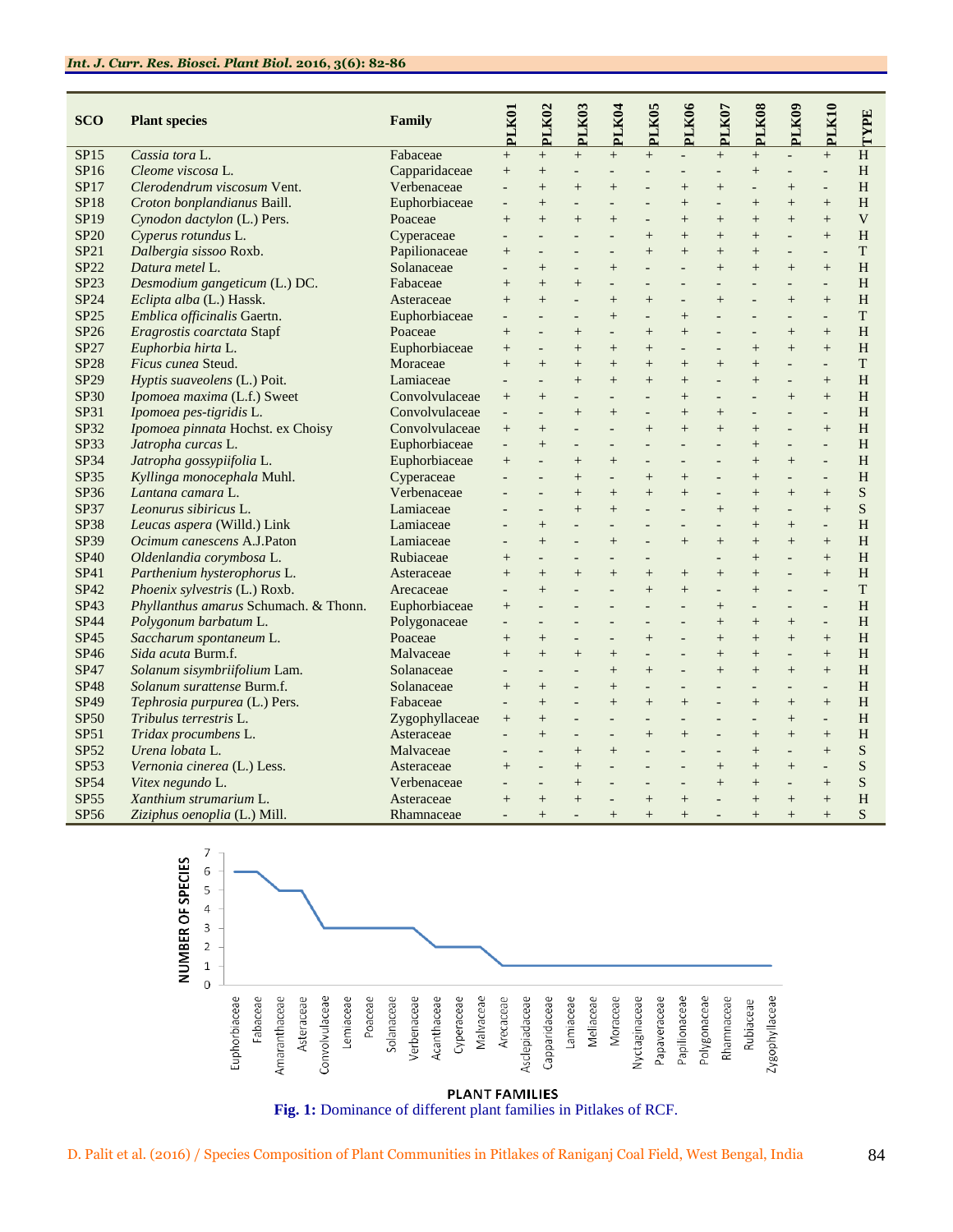| <b>Sites</b>                      | <b>Status</b> | <b>Frequency</b> | <b>Relative Frequency</b> |
|-----------------------------------|---------------|------------------|---------------------------|
| Chora Pitlake                     |               | 26               | 46                        |
|                                   | $+$           | 30               | 54                        |
| Joyalbhanga Pitlake 1             |               | 24               | 43                        |
|                                   | $^{+}$        | 32               | 57                        |
| Jambad Pitlake 4                  | $+$           | 31               | 55                        |
|                                   |               | 25               | 45                        |
| Western Kajora Pitlake            | $+$           | 30               | 54                        |
|                                   |               | 26               | 46                        |
| <b>Atewal Pitlake</b>             | $+$           | 27               | 48                        |
|                                   |               | 29               | 52                        |
| Khadan Kali Pitlake               |               | 26               | 47                        |
|                                   | $^{+}$        | 29               | 53                        |
| <b>Babuisol Sibmandir Pitlake</b> |               | 28               | 50                        |
|                                   | $+$           | 28               | 50                        |
| Real Kajora Pitlake               | $+$           | 42               | 75                        |
|                                   |               | 14               | 25                        |
| Chakrambati Pitlake               | $+$           | 29               | 52                        |
|                                   |               | 27               | 48                        |
| <b>Babuisol Colony Pitlake</b>    | $^{+}$        | 33               | 59                        |
|                                   |               | 23               | 41                        |

**Table 3.** Abandance of plant species in studied Pitlakes of RCF.

 $+$  = Total number of species present,  $-$  = Total number of species absent



**Fig. 2:** Variation in plant type in Pitlakes of RCF.

Fig. 3 depicts the dendogram plot showing the clustering of studied pitlakes based on prevailing plant community structure during the study period. It was revealed that Atewal Pitlake, Real Kajora Pitlake, Chakrambati Pitlake, Babuisol Colony Pitlake constitutes the class of Pitlakes having similar pattern of plant association. Meanwhile two more groups were also derived as per the concurrent homogenous plant distribution which includes Jambad Pitlake 4- Western Kajora Pitlake- Babuisol Sibmandir Pitlake and Chora Pitlake, Joyalbhanga Pitlake 1. As per the present investigation plant communities around Pitlakes of RCF, West Bengal requires proper managerial decision regarding conservation in near future.

Inventory of phytodiversity in this ecoregion have been carried out by Bouri and Mukherjee (2011); Joshi (2012);

Basu et al. (2013) and Bauri et al. (2013). However floristic scenario with special emphasis on Durgapur Forest Region is investigated by Bauri et al. (2013). While comparing the findings of the present investigation with Bauri et al. (2013) it was revealed that species richness is lower in the studied region (61 species vs 56 species). Under the same climatic condition this variation is observed might be due to sampling methodology used or relatively harsh and ecologically downtrodden habitat quality around Pitlakes which is still under different successional stages. Therefore, proper monitoring and conservative measures needs to be formulated for conservation of plant species in and around of pitlakes of Raniganj Coal Field region, West Bengal.



**Fig. 3:** Dendogram biplot showing the clustering of studied pitlakes based on prevailing plant community strucure during the study period.